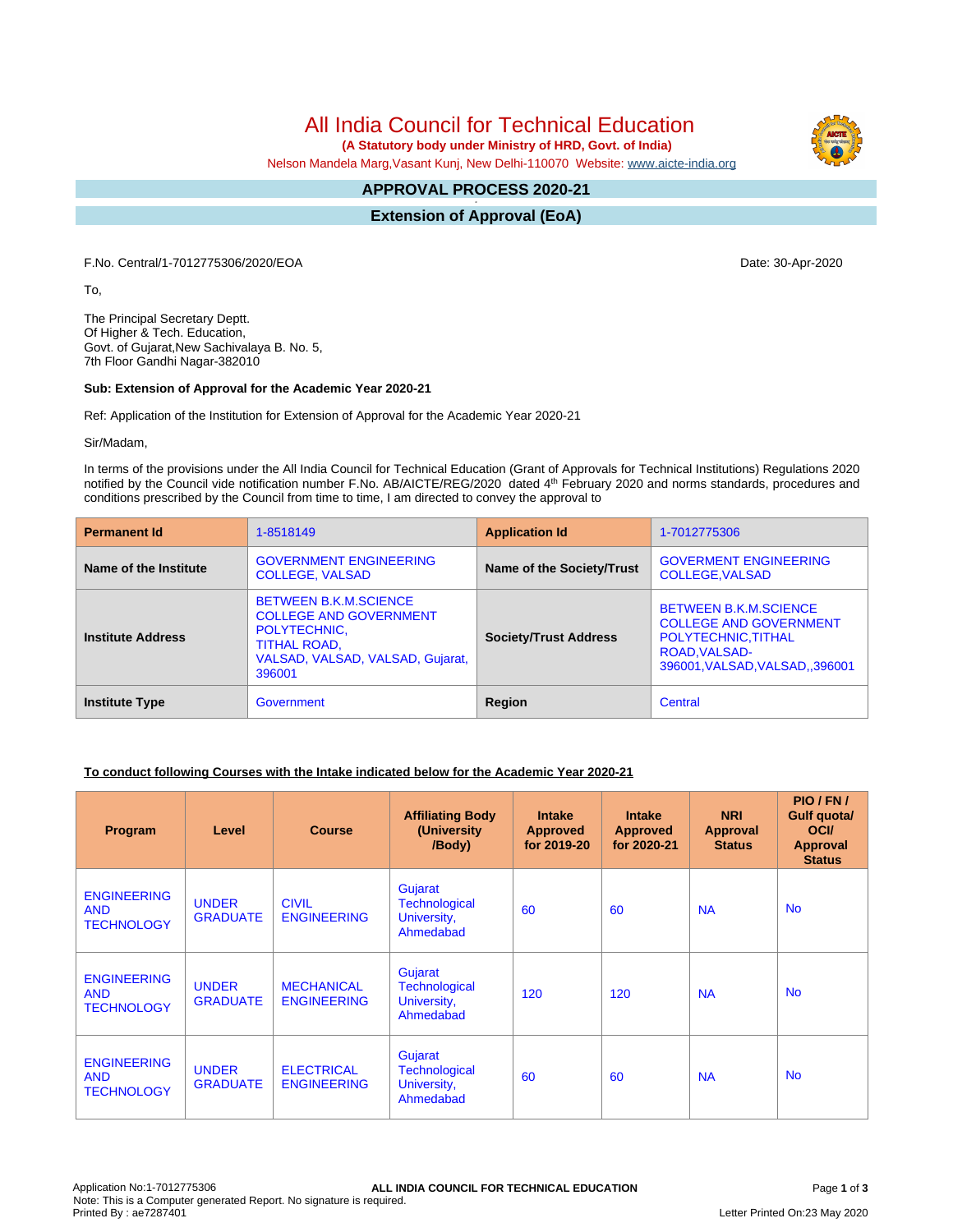| <b>ENGINEERING</b><br><b>AND</b><br><b>TECHNOLOGY</b> | <b>UNDER</b><br><b>GRADUATE</b> | <b>ENVIRONMENT</b><br><b>AL</b><br><b>ENGINEERING</b> | Gujarat<br><b>Technological</b><br>University,<br>Ahmedabad | 60  | 60  | <b>NA</b> | <b>No</b> |
|-------------------------------------------------------|---------------------------------|-------------------------------------------------------|-------------------------------------------------------------|-----|-----|-----------|-----------|
| <b>ENGINEERING</b><br><b>AND</b><br><b>TECHNOLOGY</b> | <b>POST</b><br><b>GRADUATE</b>  | <b>ENERGY</b><br><b>ENGINEERING</b>                   | Gujarat<br><b>Technological</b><br>University,<br>Ahmedabad | 18  | 18  | <b>NA</b> | <b>No</b> |
| <b>ENGINEERING</b><br><b>AND</b><br><b>TECHNOLOGY</b> | <b>UNDER</b><br><b>GRADUATE</b> | <b>CHEMICAL</b><br><b>ENGINEERING</b>                 | Gujarat<br><b>Technological</b><br>University,<br>Ahmedabad | 120 | 120 | <b>NA</b> | <b>No</b> |

#### **It is mandatory to comply with all the essential requirements as given in APH 2020-21 (Appendix 6)**

The Institution/ University is having the following deficiencies as per the online application submitted to AICTE and the same shall be complied within Six Months from the date of issue of this EoA

| Deficiencies Noted based on Self Disclosure |                   |  |  |
|---------------------------------------------|-------------------|--|--|
| <b>Particulars</b>                          | <b>Deficiency</b> |  |  |
| 1. Faculty Deficiency                       | Yes               |  |  |
| *Dlogge refer Deficiency Report for details |                   |  |  |

**\***Please refer Deficiency Report for details

## **Important Instructions**

- 1. The State Government/ UT/ Directorate of Technical Education/ Directorate of Medical Education shall ensure that 10% of reservation for Economically Weaker Section (EWS) as per the reservation policy for admission, operational from the Academic year 2020-21 is implemented without affecting the reservation percentages of SC/ ST/ OBC/ General. However, this would not be applicable in the case of Minority Institutions referred to the Clause (1) of Article 30 of Constitution of India. Such Institution shall be permitted to increase in annual permitted strength over a maximum period of two years beginning with the Academic Year 2020-21
- 2. The Institution offering courses earlier in the Regular Shift, First Shift, Second Shift/Part Time now amalgamated as total intake shall have to fulfil all facilities such as Infrastructure, Faculty and other requirements as per the norms specified in the Approval Process Handbook 2020-21 for the Total Approved Intake. Further, the Institutions Deemed to be Universities/ Institutions having Accreditation/ Autonomy status shall have to maintain the Faculty: Student ratio as specified in the Approval Process Handbook. All such Institutions/ Universities shall have to create the necessary Faculty, Infrastructure and other facilities WITHIN 2 YEARS to fulfil the norms based on the Affidavit submitted to AICTE.
- 3. In case of any differences in content in this Computer generated Extension of Approval Letter, the content/information as approved by the Executive Council / General Council as available on the record of AICTE shall be final and binding.
- 4. Strict compliance of Anti-Ragging Regulation: Approval is subject to strict compliance of provisions made in AICTE Regulation notified vide F. No. 373/Legal/AICTE/2009 dated July 1, 2009 for Prevention and Prohibition of Ragging in Technical Institutions. In case Institution fails to take adequate steps to Prevent Ragging or fails to act in accordance with AICTE Regulation or fails to punish perpetrators or incidents of Ragging, it will be liable to take any action as defined under clause 9(4) of the said Regulation.

**Prof.Rajive Kumar Member Secretary, AICTE**